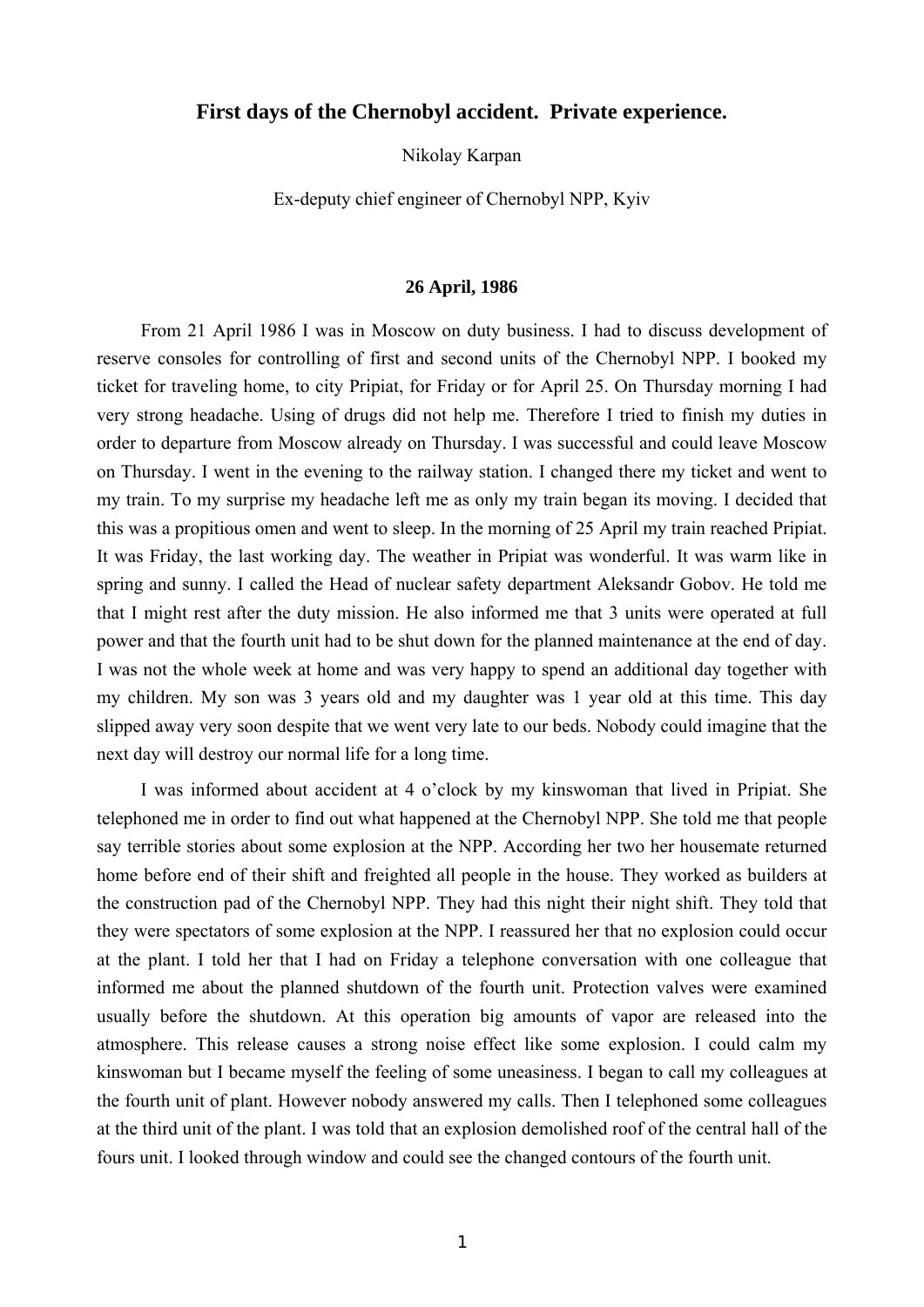I took my bicycle and went to the plant. However I could not reach the plant. Militiamen stopped everybody and demanded to get back to the city.

Returning home I began to call my supervisors. I was very surprised establishing that Aleksandr Gobov was at home. Nobody told him something about an accident at the plant despite that he was the Head of nuclear safety department of the NPP. Nothing was told also to the Head of Nuclear- and physical Laboratory Anatoliy Kryat. I went to Gobov. We called from his apartment Bryuchanov, Director of the plant. He asked us to come to the plant together with Aleksandrov, the Head of tryout production of the plant. Bryuchanov informed us that he sent a car for him. We went to the town exit where we met also Anatoliy Kryat. Some time later we came all to the plant. It was a little later than 7 o'clock in the morning. We went immediately to the bomb shelter of the plant that was constructed under the plant. There were members of the Civilian Defense Stuff (CDS) of the plant and the heads of the plant including Director, Chief Engineer, Secretary of the party committee of the plant, their vices as well as heads of some departments.

 The first what I could understand after coming ton the bunker and was very strange for me, was the absence of exact information about the accident. We were no informed about what happened at the plant and about details of the accident. Nothing was told us, newcomers, about undertaken and foreseen countermeasures. It was told only that some accident happened at the fourth unit. But nothing was told about people and their actions performed after the accident despite the fact that some actions for mitigation of the accident were undertaken very soon after the explosion at the fourth unit. We were not informed by people gathered in the bomb shelter about situation in the central hall (controlling hall) of the fourth unit. Nothing was said how many people were there at the moment of explosion and how many people were sent to the hospital. Nobody knew what doses were received by members of operation stuff as the result of the accident.

 It was to see that people gathered in the bomb shelter could be divided into two groups. Members of the first group including Director and Chief Engineer were in some braked state. Members of the second group tried to make some influence on the situation and actively act on it in order to change it in the positive direction. However such people formed the minor fraction of the people gathered in the bomb shelter.

 The most important question for me was the question about what happened in the night at the fourth unit. Some time later I could gather important information about the accident from people that were eyewitness of the accident. At the moment of the accident some dozens of people were near to the Chernobyl NPP including security guard, construction workers and fishermen that tried to catch fish in the pond-cooler of the plant. I talked with all those that were very close to the fourth unit. There were about one dozen of people that were not far from the fourth unit and that could see the development of events from short distance. Their evidences were very important. I have been instructed by my supervisor to talk with such witnesses and to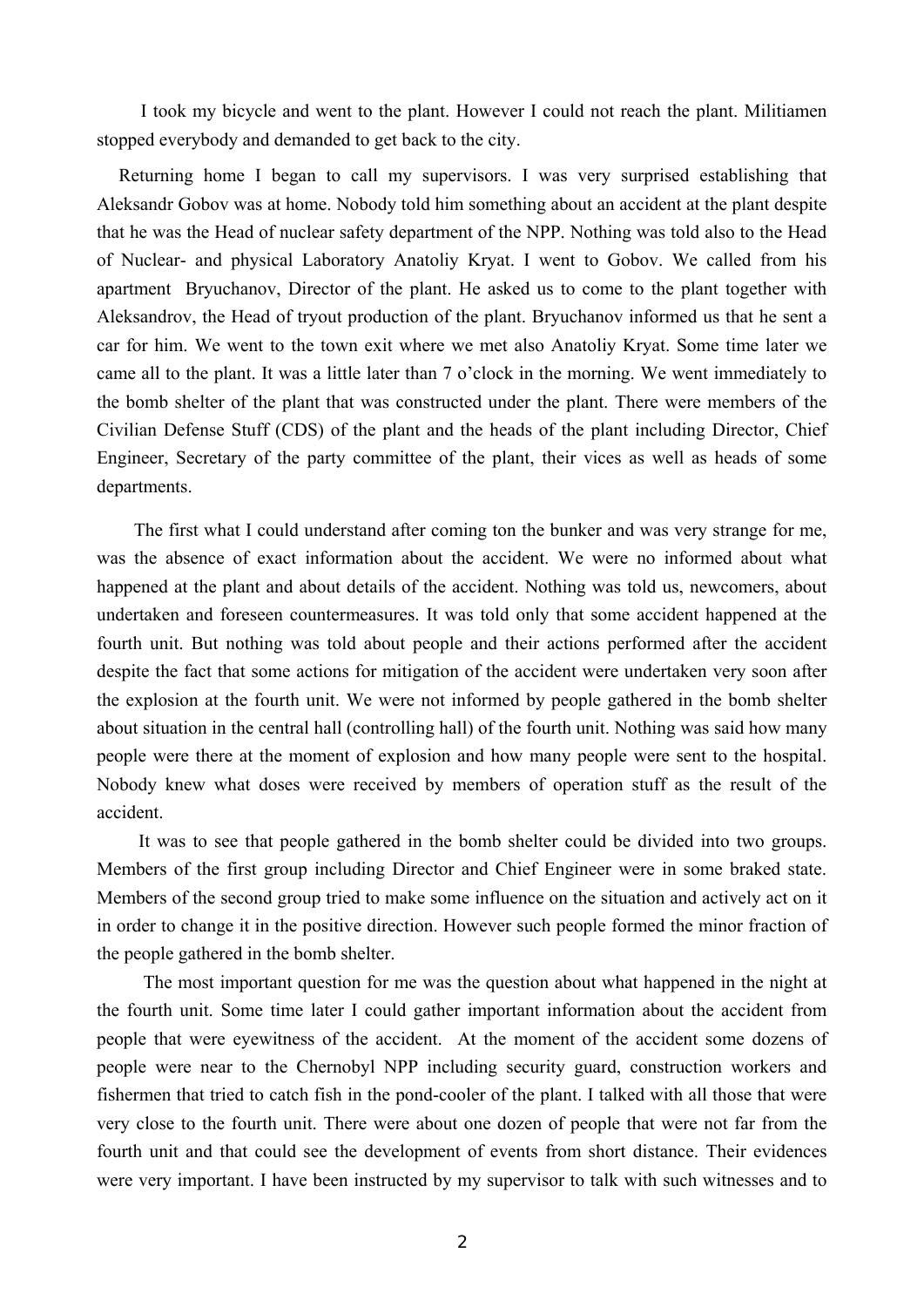record their evidences. Here is one of stories told me by two employs of the Chernobyl NPP. They knew the site of the plant were well. At the moment of the accident they were fishing in the pond- cooler of the plant. Hearing some first explosions they looked to the units of plant. And at that moment a very powerful explosion occurred at the fourth unit. It was like a noise of some airplane crossing the sonic barrier. The earth quaked under their foot. Then shock wave followed after the explosion. Sparks and different red-hot objects in the black cloud were carried high in the night sky. Later, after dissipating of the black dust they could see a glow that lighted from the below the high ventilating chimney placed on the roof between the third and fourth units. They did not consider this glow as a result of a fire. This was a cold glow of ionized atmosphere.

#### **About fires after the explosion.**

 It was written much about fires on roofs of different buildings of the plant after explosion. It was told that these fires could fully destroy the Chernobyl NPP. According to such statements the plant was burning like some wooden storehouse. I studied this problem during some years. And I can tell that there were no such fires. There were only some inflammations including very dangerous inflammations that could cause serious fires. And all these inflammations arose inside of the plant and not on roofs of the plant buildings.

 Here one fragment of the report of the fireman Ivan Shavrei: "I was near to the dispatcher office of the fire service at the time of explosion. I was on-duty. I heard powerful flap like some explosion. I did not consider it as some indication of some accident because releases of vapor were followed every time with such flap (It is believed here examining of main protection valves before the shut down of reactor). I was going to rest but in the following moment I heard another explosion. I ran to the window and heard new explosions. I could see through window a black fireball over the roof of the turbo generator building of the fourth unit of the plant…".

The fireman Vladimir Prishchepa has written in his report: "After coming to the NPP the second division of firemen has connected a car pump with hydrant and water hoses with dry pipes of sprinkler system. Lieutenant Pravik ran through the transport corridor to the turbo generator hall. We moved to the line "A" and placed the car at the hydrant. Then we established a main line to dry pipe sprinkler system of the roof of the turbo generator building. I mounted myself on its roof using a fire escape. When I was on the roof I could see that slab floor was damaged. Close to the fourth unit I discovered a source of inflammation. It was small. I wanted to come to it in order to douse this inflammation source. However it was dangerous because of damaged elements of slab floor. I went back to the fire escape and then went along the wall stepping on the fire water pipeline. I came to the heat source and doused it with sand. I had to use sand because I had no possibility to lay there a water pipe. Then I went back to the fire escape and met Major Telyatnikov on it. I reported him about the situation on the roof. He ordered to place an operational post on the roof. I was at this post together with the fireman Shavrei I.M. up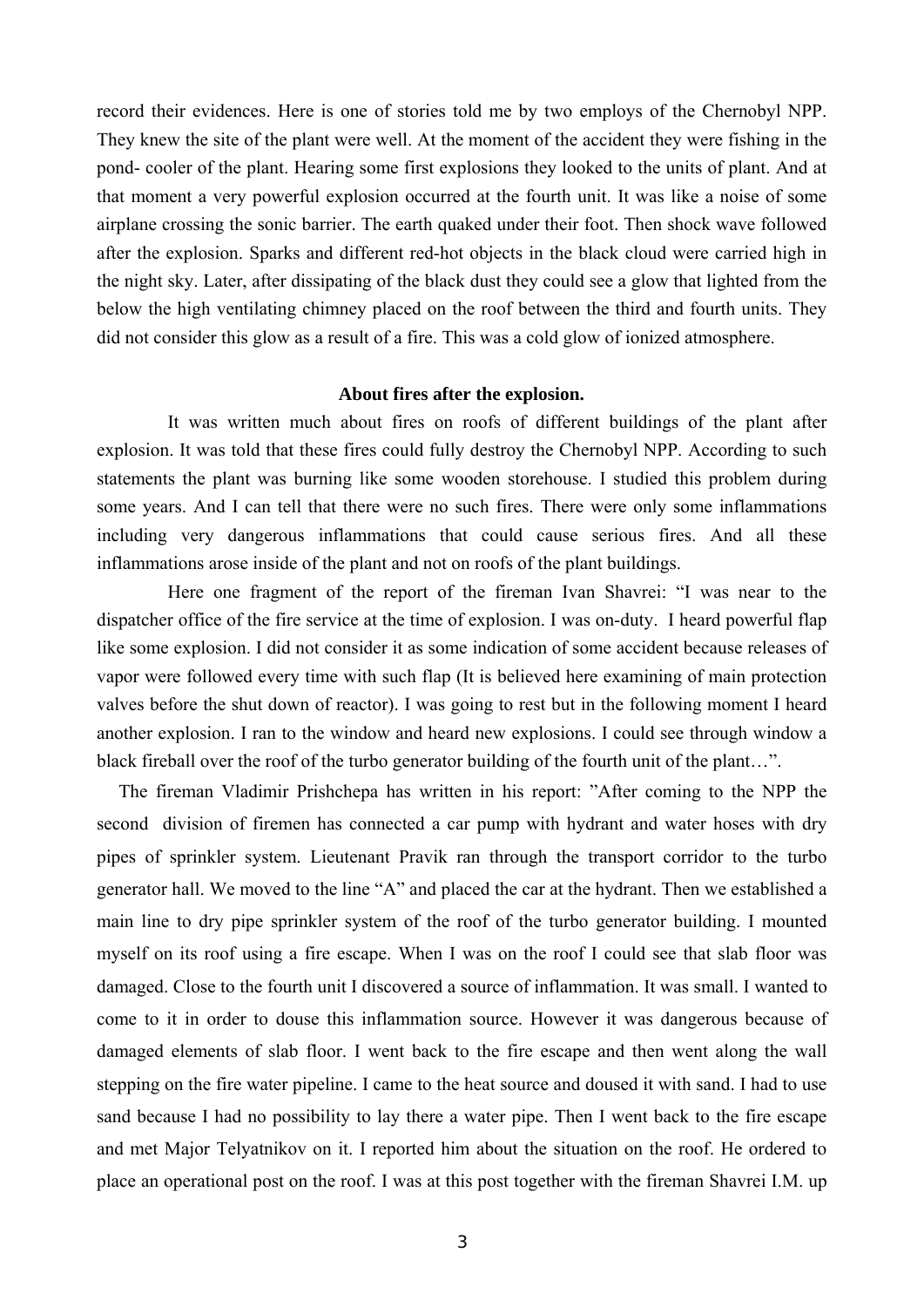to morning (up to 5 o'clock in the morning- N.Karpan). In the morning we had nausea and vomiting. We were given 2 drugs for everybody and sent to the sanitary inspection room. We washed ourselves but vomiting kept on. I went to the medical department of the plant. I was given there one drug. Then I was sent to the town polyclinic. On other day, on 27.04.1986 I was brought to Moscow, to the clinic  $\mathcal{N}_2$  6".

As can be seen from these fragments there were no heat sources on the roof of the turbo generator building. This indicates that there was no necessity to place an operational post on this roof. According to our study there was such necessity only in case of the roof of the reactor building of third unit of the plant. There were serious heat sources there and they were doused by division of firemen of Lieutenant Pravik. The Chernobyl NPP was constructed in form of two assemblies. Each of these assemblies included two practical identical units and turbogenerator building placed between reactor units. The third and the fourth rector units formed such assembly.

 One can read in the report of Major Telyatnikov: "A glow can be seen in the central reactor hall (benchmark plus 35.6 – floor of the central reactor hall, the central reactor hall and its roof did not exist). Nothing could burn at such damage except the reactor. And we decided altogether that this glow was from the reactor".

This report indicates that firemen coming to the plant did not find some fire on the roof of the fourth reactor unit. The glow that was seen from some distance proceeds from destroyed reactor. There was not fire on the roof of reactor that is described even today because there was not roof on the reactor of the fourth unit. It came fully down as a result of the explosion.

 This conclusion agrees with the report of Serafim Vorobyev, the Head of Civilian Defense Staff of the Chernobyl NPP: "In the night of 26 April at 2 minutes before 5 o'clock I received the call from telephone operator. I was told to come immediately to the plant. I tried to find out the reason of this order. The telephone operator answered in short: "Serious accident!" and hanged up the receiver. I am the military man outside of service. I needed only one minute for dressing. Soon I was in my garage that was near to my apartment. I took my car "Zhiguli" and went to the plant. By going to the plant I picked the Head of the 1 Department Igor Nikiforovich Rakitin and the Secretary of the party committee of the plant Sergei Konstantinovich Parashin. By coming nearer to the plant Rakitin cried loud: "Look! Look!". I took a quick glance on the plant. I came in view **the disintegration of the fourth unit and smoke coming from it. However I did not see the fire.** I felt an anxiety. I new that different accident occurred sometimes at nuclear power plants but not such accident with such damage…"

# **Actions of the Chernobyl NPP stuff after the explosion.**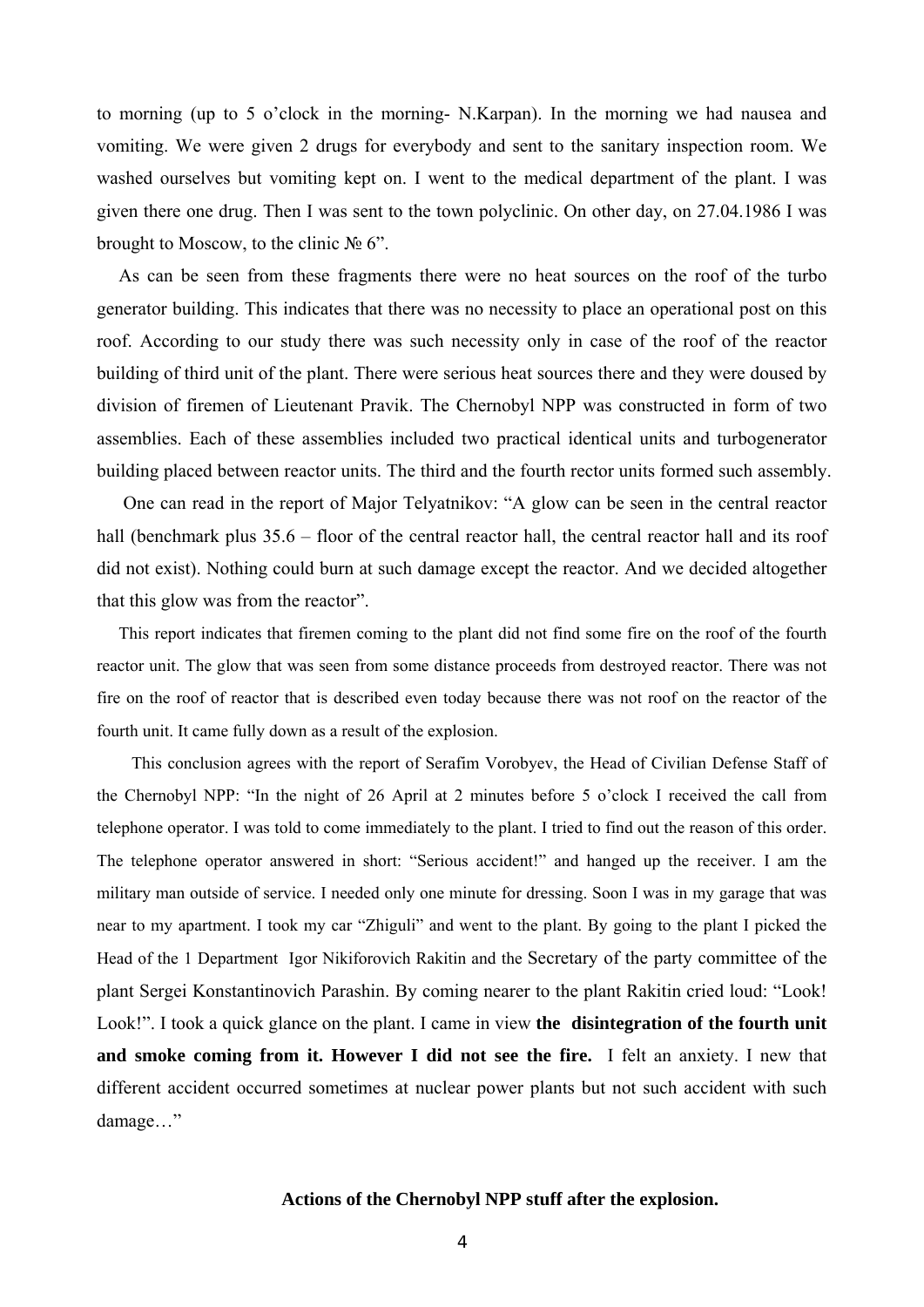Explosion demolished fully the roof and the west wall of the reactor hall. It also destroyed the wall of the turbo generator building that was constructed between third and fourth units of the plant. The debris of reinforced concrete elements formed by explosion damaged also the roof of the turbo generator building. The explosion caused small inflammations on roofs of buildings near to the fourth unit. They were doused by firemen simply by swatting with their gauntlets. They were not dangerous und did not require water for dousing. By the way it was impossible to use water for dousing heat sources on roofs because of two reasons. At first, the pressure produced by pumps was to low for bringing water on roofs. At second, the dry pipes of sprinkler systems on roofs were damaged by debris caused by explosion.

 Serious heat sources were only in the turbo generator building. They originate from shorting of electrical cables damaged by fallen construction plates of the roof. According to existed regulation such heat sources must be doused only by personnel of the plant but not by firemen. The first action of the stuff of demolished fourth unit was to close the door to the central hall or to the space to the open atmosphere that formed from the reactor hall as a result of the explosion. All stuff members that were at the fourth unit at the time of the accident excluding lost Valeri Chodemchuk were gathered together and withdrawn to secure place. The wounded Vladimir Shashenok was evacuated also to secure place. At the same time the fifth shift of the fourths unit under supervision of Aleksandr Akimoм began replacing of explosive hydrogen in generators for nitrogen. It also began to switch out burning electrical equipment and pump out many dozens tons of oil from turbines in order to prevent the propagation of fire to equipment of the  $3<sup>ed</sup>$ ,  $2<sup>nd</sup>$  and  $1<sup>st</sup>$  units of the Chernobyl NPP.

As can be seen from this information firemen worked on roofs and stuff members in different rooms of the fourth unit or under much more dangerous conditions. Such conclusion can be drawn by comparison of fatal cases among firemen and stuff members. It is known that six firemen died as a result of their 4 hours duty on roof. However, 23 members of stuff plus one man from the city Charkov that was on his duty visit died as a result of their work in the destroyed fours unit after explosion preventing of fire and explosions in the turbo generator building.

It is clear that not a number of died people can be measure of their risk and their heroism. I do not want to underplay the role of firemen. Their heroic actions are well known. I only want to make clear that stuff members of the fourth unit deserve also our recognition. It is clear that actions of stuff members undertaken in first minutes and hours after explosions prevented worsening the accident. People need to know what was done by members of the NPP stuff. I am convinced in the very high professional competence of operators of the fifth shift that worked at the time of the accident. The supervisor of this shift, Aleksandr Akimov, was the first who understood what happened at the fourth unit. He told at 3-40 in the morning to the Supervisor of the plant shift Vladimir Babichev, that a "general radiological accident" (the highest level of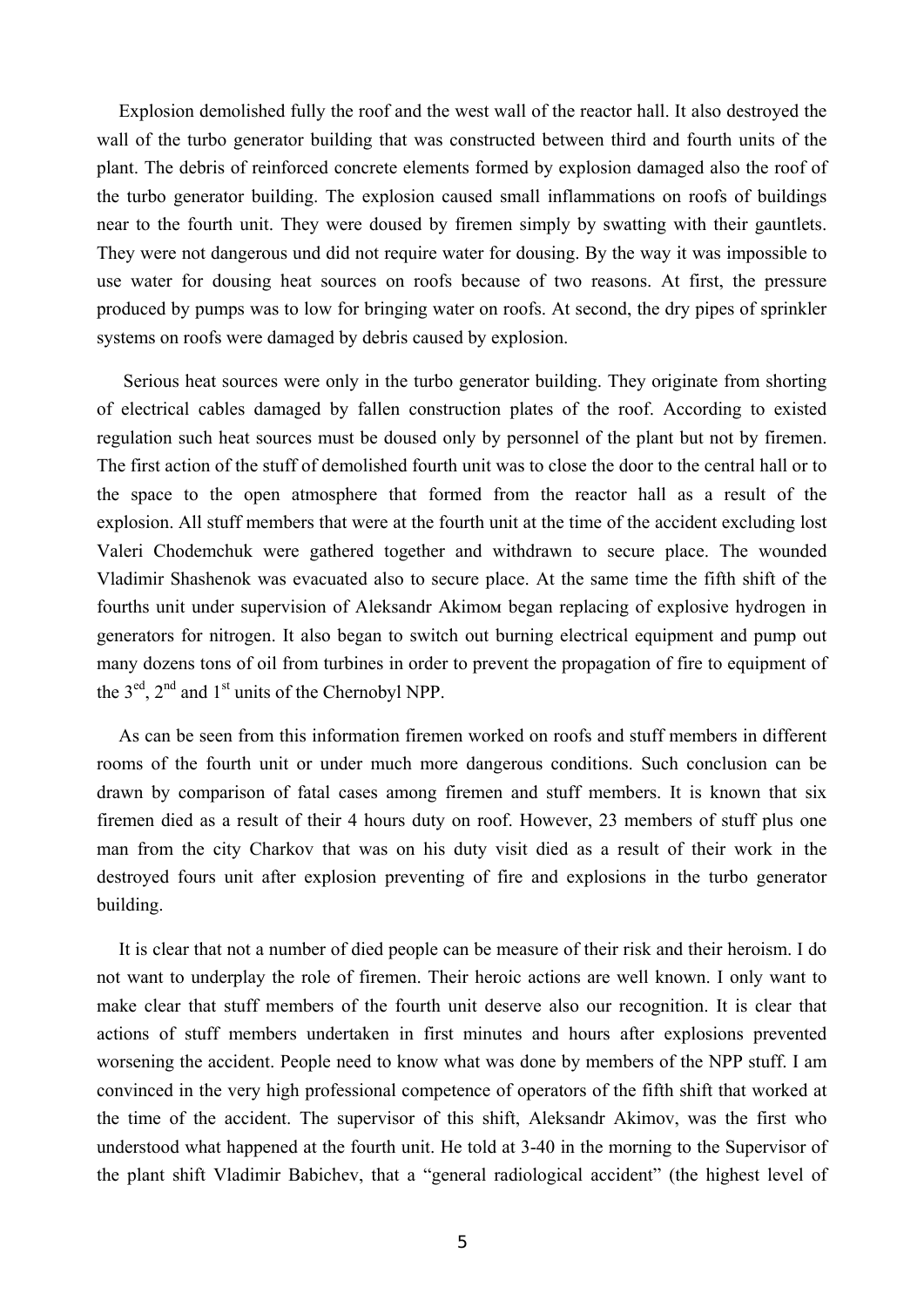accident) occurred. Vladimir Babichev came to the plant after the telephone request of the director of plant Bryuchanov.

Aleksandr Akimov assessed correctly the level of the accident. He understood the seriousness of the accident and reported his conclusions to the director of the Chernobyl NPP. He did not leave the dangerous zone and did everything possible in order to make safer the demolished unit. He was a very good man. Even at such extraordinary conditions he demonstrated his concern about other people. 4 specialists work at the normal conditions in the control room of the reactor unit: 3 operators and the head of the shift. The senior engineer Kirshenbaum worked this night as the operator responsible for the regulation of turbine. He was the youngest in the shift. He did not know well rooms of the reactor building and Aleksandr Akimov ordered him to leave the operator's room after explosion: "You are here unnecessary. You can not help us. Go away".

### **My work**

 It was very disappointing that all information gathered in the accidental zone by senior specialists such as Dyatlov, Sitnikov, Chugunov and Akimov was accessible only for Director and Chief Engineer of the plant. Possibly it went to the Ministry but it was inaccessible for middle level specialists of the plant. This was the reason that I had to gather the necessary information about consequences of the accident. Already before 10 in the morning I could visit together with the head of nuclear- and physical laboratory Anatolyi Kriat the central hall and control room of the third unit, the control room of the demolished fourth unit, the seventh and eights turbo generators that were connected with the reactor of the fourth unit and some other places. I could also examine being outside in the site of the plant the status of the destroyed fourth unit.

I do not want to describe all my tasks that I was given in the morning April 26,1986 by my supervisors. I want to name only 2 my tasks. They were:

- To assess if the air cooling could be enough for preventing of melting of fuel assemblies that could be caused as a result of residual heat release. This task arose because specialists were not assured that water pumped into active core for cooling of it could reach the active core at whole.
- To estimate if there was some possibility for initiation of criticality of the reactor (how sure was shut down of the reactor).

My assessment carried out on the basis of a method developed by specialists of the Principal Designer of the Chernobyl reactor had shown that there was no sense to pump water in the destroyed reactor. They have shown that the air cooling 6 hours after explosion in case of open reactor was enough for preventing the further damage of fuel that could be caused as a result of residual heat release.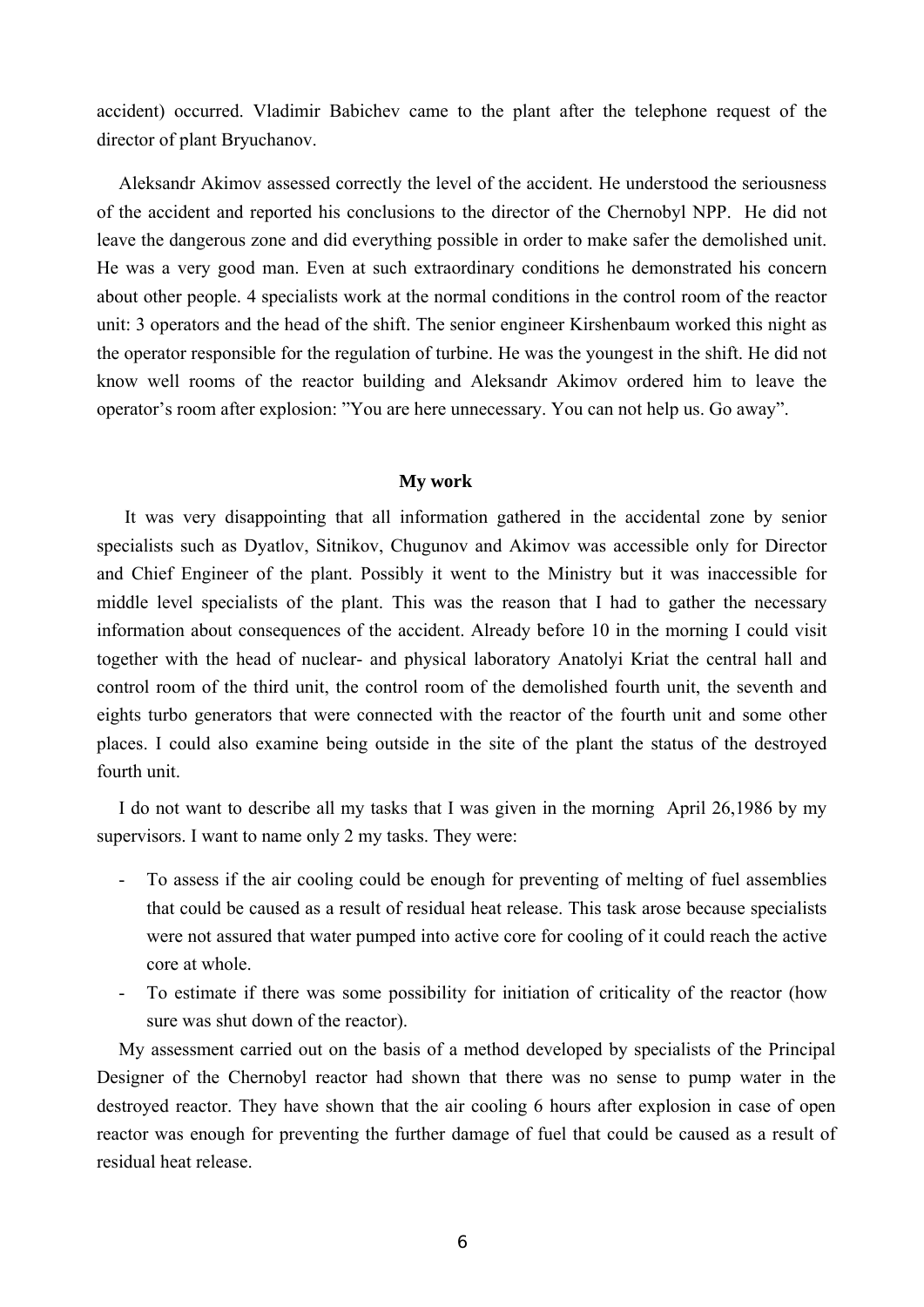Assessment of the poisoning effect indicated that approximately at 19 in the evening concentrations of iodine and xenon in fuel of the fourth unit will reach such level that initiation of chain reaction in the active zone and new explosions could be possible. The probability of the chain reaction initiation was assessed as 100%. It was estimated on the basis of an assumption that absorbers entered in the active core for 50% percents of their length and the amount of fuel in the active core was approximately about 50 critical masses.

We did know by assessment of the probability of repeated chain reaction that all absorbers together with fuel were thrown out the reactor. We did not know too that a half of fuel assemblies together with graphite blocs were thrown out to the reactor hall. They formed there gorges of fuel and graphite. These gorges had about 20 critical masses. There were all conditions for initiation of chain reaction (presence of nuclear fuel and moderators – graphite and water). One needed only to wait the decay of poisoned substances that absorb neutrons (iodine and xenon). The occurrence of self-sustaining chain reaction approached implacably.

My report for the Head Engineer Nikolay Fomin and his deputy in the field of science Michail Lyutov was short:

- The pumping of water into reactor had to be stopped because the air cooling 6 hours after accident was enough by the open active core.
- The poisoning effect will be not important at approximately at 19 in the evening. Therefore one needed to introduce absorbers into active core for suppression of the chain reaction. Boron could be used for this purpose. Thus one needed to find one ton of boron acid and dissolve it in the water. This solution could be brought into reactor by using fire hydrants. It could be brought into reactor by using hydraulic monitors of fire engine delivering solution of boron acid from the ground.
- It was necessary to order the plant photographer to make photos of destroyed unit and reactor from helicopter. This was necessary to do in order to receive the picture of damage.
- It had to give me an armored carrier for organizing of mobile dosimetry unit for measurement of exposure dose rates of gamma irradiation as well as beta and neutrons fluxes at fixed points of the NPP sites and near to the fourth unit. Such measurements could allow seeing dynamic of development of an accidental process after termination of the poisoning effect. They had to give the possibility to register timely velocity and direction of radioactive substances distribution. Such information was necessary for adopting of decision about evacuation of the city Pripyat.

After preparing my report I borrowed by *S*eraphim Vorobyev (Head of Civilian Defense Staff of the Chernobyl NPP) the military dosimetry instrument DP-5 and began my detailed study of the unit 4. I went round the unit. It was seen from the north side damaged rooms of drumseparators, rugged tubes and running water from them. It was to see also that pumped water could not reach the active core.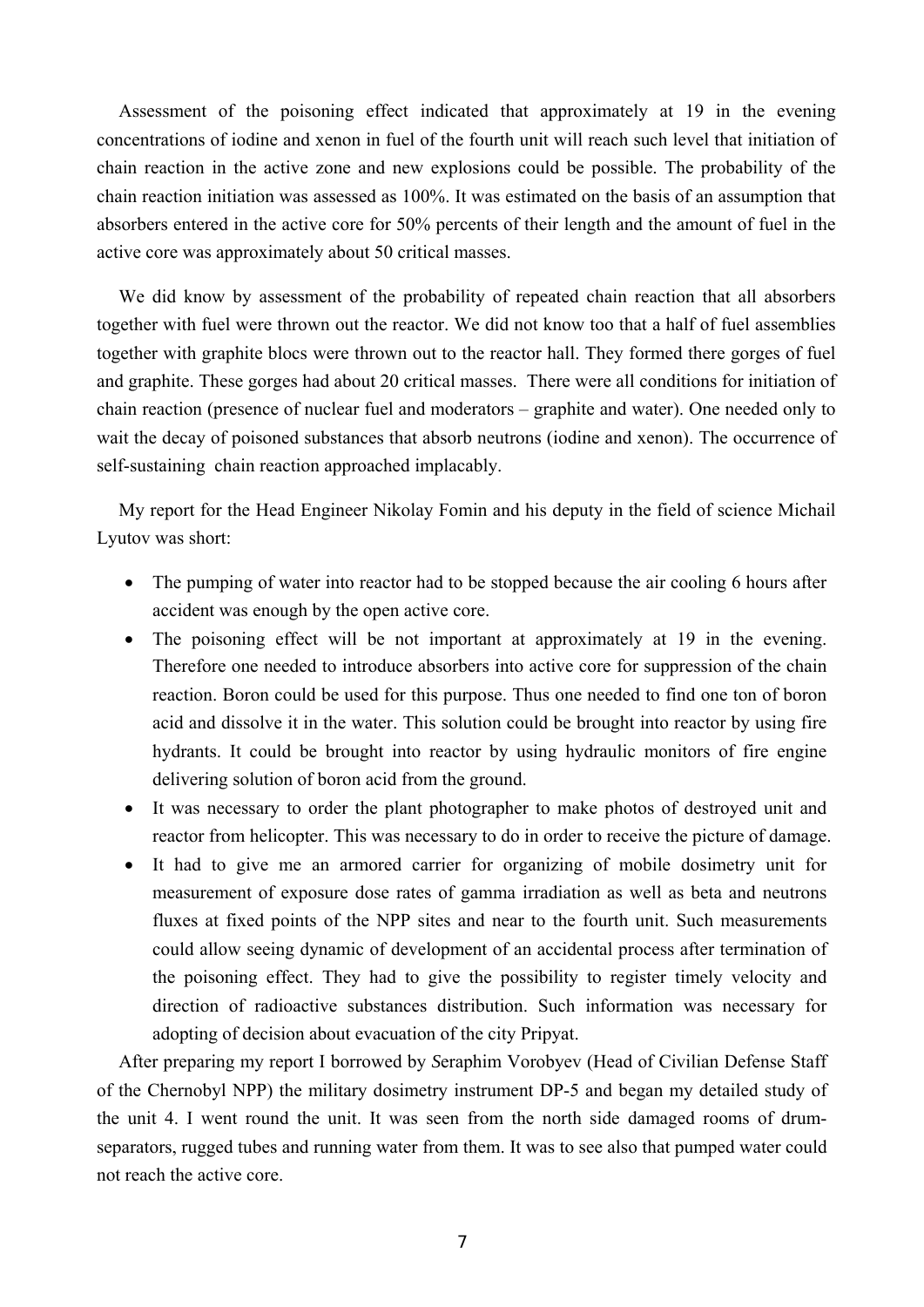Exposure dose rates of gamma radiation in the morning of 26 April 1986 in distance 35-40 meters from the destroyed reactor were not higher than 50 R/h. I went in the turbine hall up to turbine 8. The maximal exposure dose rate in the area between turbines 7 and 8 was at the level 50 – 70 R/h and close to turbine 8 up to 200 R/h. I could not find there fuel assemblies of fragments of fuel elements as well as blocks of graphite. I could see in the turbine hall only different junk, soot and fragments of floor slabs..

Then I visited the control room of the unit 4 in order to control the deepness of penetration of absorbers in the active core. I did not do some registrations of synchro-transmitters because I did not want to be very long time in this room. I ran simply through the control room of the unit 4. A little later all information of synchro-transmitters was noticed by the supervising foreman of the control and protection system Eduard Petrenko. Using these data we demonstrated with Anatoly Kryat to our supervisors the possible scenario of catastrophically development of events in the fourth unit if the additional absorbing substances will be not added to the active core. I based my conclusions on a number of following assumptions. I knew that critical dimension of fuel layer in case of the RBMK reactor was approximately 1 meter. I knew also that absorbers could not reach the lower part of the active core. Using this information I assessed that about 10 critical masses of fuel were in the active core of damaged fourth unit in its lower area. Absorber could not reach the this part of the active core.

I as well as Kryat and Gobov told many times about the possibility of initiation of the chain reaction to our supervisors Lyutov and Fomins and to Bryuchanov (through party secretary Sergei Parashin). Serhei Parashin informed me that Director of the Chernobyl NPP asked authorities to bring boron acid to the plant. However, the boron acid was not received on 26 April 1986.

I was very upset because of impossibility to find the necessary amount of boron acid in order to exclude the possibility of initiation of self-sustaining chain reaction. Not far from the NPP was the city Pripyat with unprotected inhabitants. There was my family too. Director of the Chernobyl NPP told me that he had no right to take the decision about evacuation of all these people.

## **First results of the situation assessment**

 The head of spectrometry laboratory of our department of nuclear safety Vitaliyi Perminov was ordered to come to the plant together with the morning shift. He performed analysis of samples of water and substances deposited on the ground. He told me at approximately 12 o'clock concrete facts that shown the scale of accident. His spectrometric studies demonstrated that deposited substances contained products of fuel fission. He also said that 17% of activity was linked with neptunium. This was an indication of the active core destroying and the release of radioactive substances to the atmosphere. It was established that all samples of deposited substances contained particles of nuclear fuel. The activity of water running to the control room of the unit 4 was  $10^{-3}$  Ci/l. Established data made clear that the reactor of the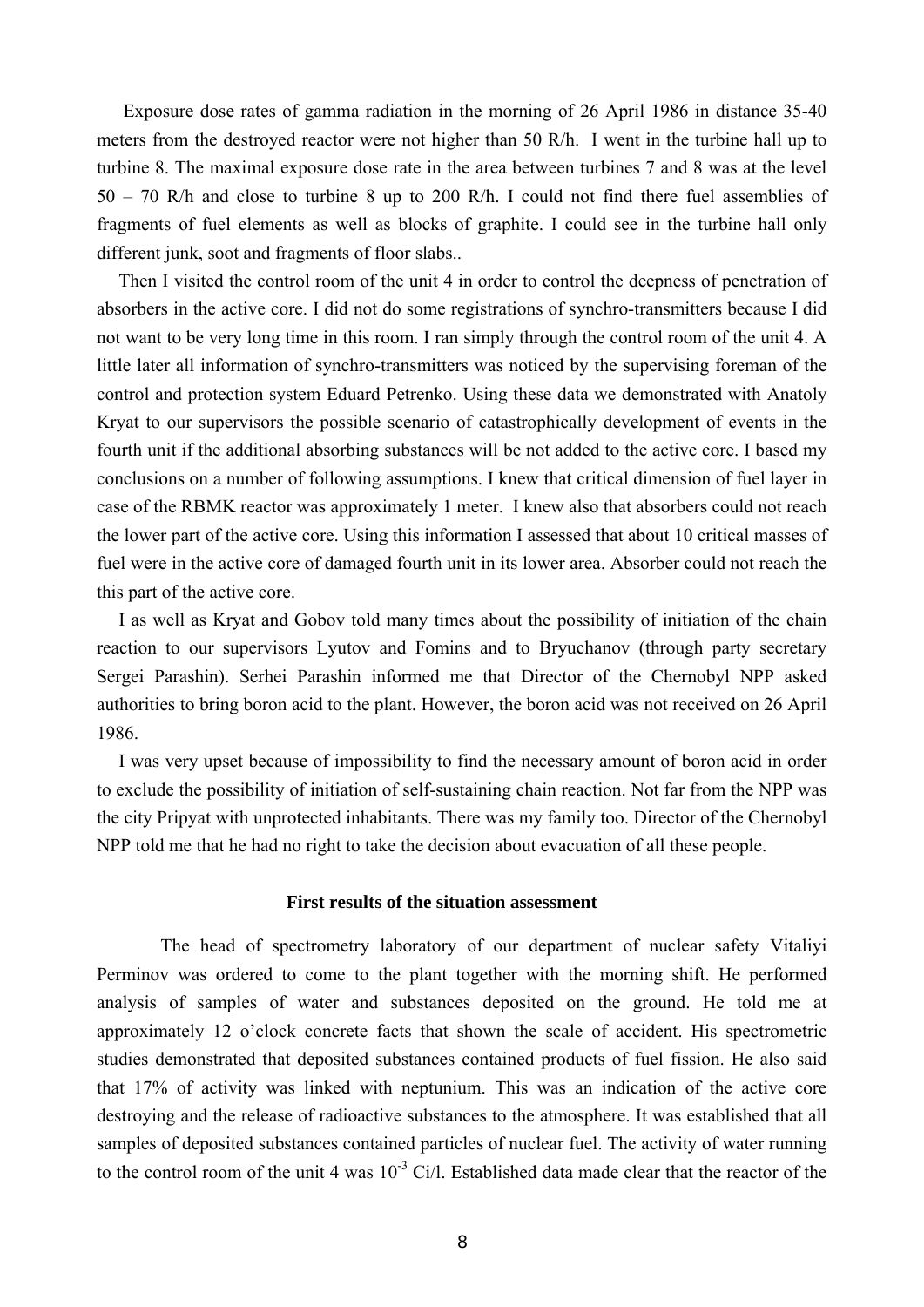fourth unit was seriously demolished. This information was reported to supervisors of the Chernobyl NPP: at first to Lyutov and later to Bryuchanov and Parashin.

Radioactive contamination of water caused significant problems for people that tried to mitigate consequences of the accident. They had no dosimetry devices and did know about the danger of contaminated water. These people had no possibility to take a shower and change their dressing for clean one. And this was the reason of radiation burns and acute radiation diseases among them. One needs to notice here that contaminated dressing produced irradiation doses about 100-200 R/h even then when personnel left dangerous places for normal one.

Immediately after receiving information about existence of fuel particles in air I called my wife. I asked her to close windows and remain in the apartment. I asked her also to be ready for leaving Pripyat for safer place. She had to prepare some small bag with children's things and wait for me. The problem how could I bring my family to safe place before "awaking" of reactor did not give me the rest. After executing the most important tasks I asked the Director of the NPP for permission to use the plant's bus for bringing our shift to Pripyat for our lunch. I received such permission. However I did not want to spend this possibility for my lunch. I wanted to use my time for bringing my family to the country town Chernobyl to relatives of my wife. This town is about 18 kilometers from the city Pripyat. I asked Anatoly Kryat to help me during the lunch time to bring my family to the Chernobyl town. He had a personal car and agreed to help me. I called relatives of my wife and asked them to wait for our arrival. Then I called my wife and told her that we will go to her relatives in the town Chernobyl. At approximately 14 we came with Anatoly Kryat to our apartment block and took my wife and children. However we were stopped at the exit from the city (bridge over the railway line) by an armed militiaman. He ordered us to go back to the city. I understood from him that all exits from the city Pripyat were blocked by militia. This was an order of authorities. Such order was adopted in order to prohibit a self-willed exit out the city. I understood that all inhabitants of the city Pripyat became hostages of the situation and I became very upset. The militiaman advised me to visit the city department of militia and asked there for permission for leaving the city. I had to follow his advise. In the city department of militia I saw a lot of militiamen. They all were in a big hurry. Occasionally I met there captain Vyacheslav Vashek. He was my landsman from Ural and a very god man. I explained him my situation and asked him to accompany me to the Chernobyl town. He agreed to help me if I could explain him what happened at the plant. The militia post at the bridge over the railway line stopped us again. However, captain Vashek ordered militiamen not to hinder us and we continue our travel.

I left my family in Chernobyl and went immediately with Anatolyi Kryat to the city Pripatyt, Coming back I ran immediately to the plant. Underway I met groups of children. They wanted to see the destroyed reactor. I explained them that it was very dangerous and ordered to run home.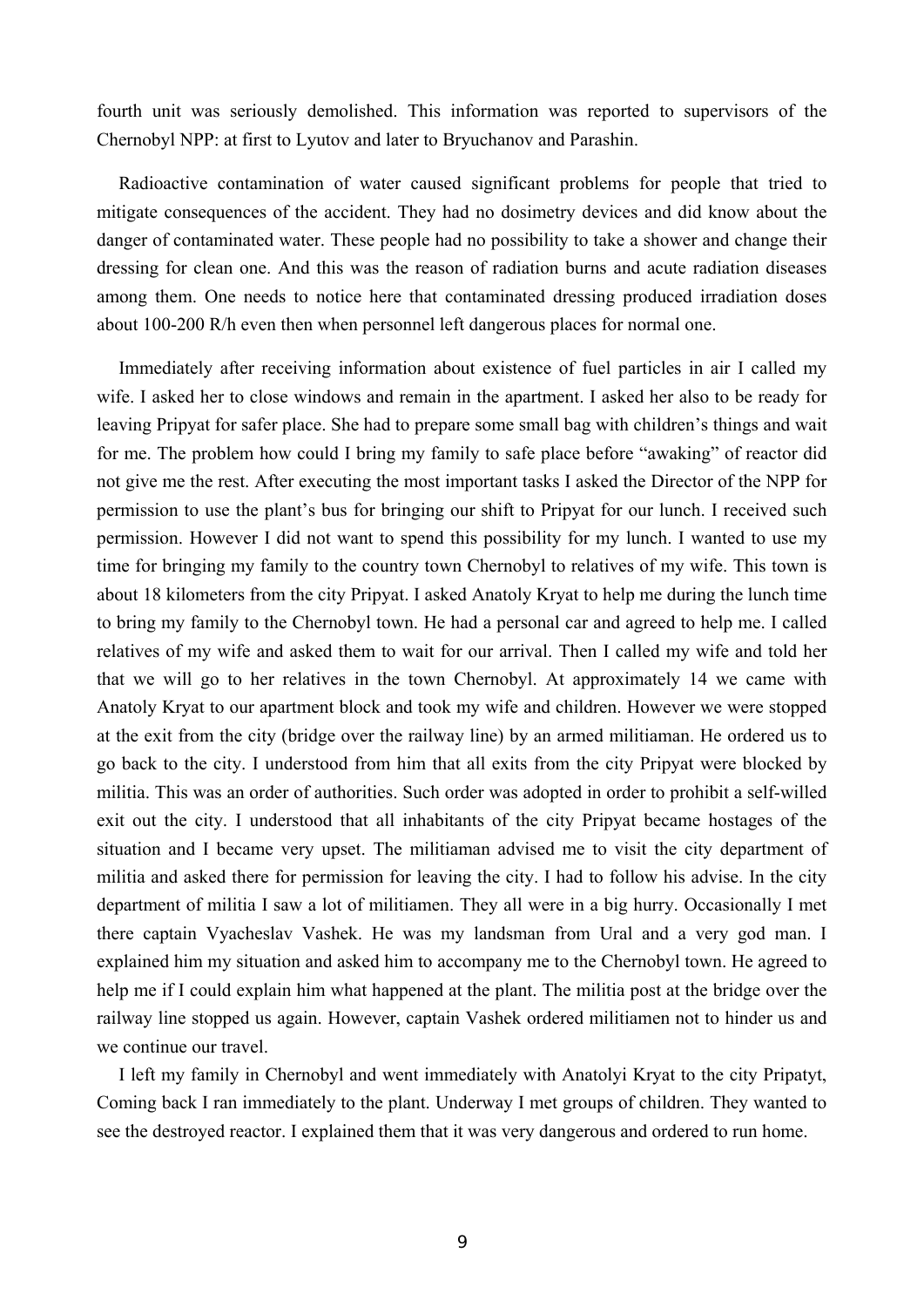I appeared in the bomb shelter approximately at  $15 - 30$  and began prepare a mobile dosimetric group. I was happy that I could bring my family to the Chernobyl town. And I could concentrate me fully for my tasks. I tell about this episode of my life at first time in my life.

## **What was done from my recommendations?**

When I came back to the plant I was given the following information:

- Water was pumped into the active core. This was decision of the Department of the Ministry of Power of the USSR.

- No absorbing substances were added to the active core because no boron acid was brought to the plant.

- The helicopter was given for photographing of the destroyed reactor. Because I was absent by evacuation of my family photos were made without my participation. They were made by Polushkin (coworker of the N.A.Dollezhal Scientific- and Construction Institute of Power Techniques, Moscow) and the Chernobyl plant's photographer Anatoly Rasskazov. We were not shown photos made by them.
- We were given an armored carry. We began to ride every 2 hours from 16 with Yuri Abramov (shift supervisor of the Department of Labor Protection and Safety Techniques) and crew of armored carry on the same route performing measurement at the established places (5 points). We had instruments for measure of gamma, beta and neutron irradiation.

We have seen by such measurements how water pumped into the active core for its cooling was running on the northern wall from broken tubes. It accumulated fissions products and particles of fuel and moved to the low levels of building to blocks 3,2,1 contaminating different rooms of the plant. The day shift pumped out this water. 10 thousands cubic meters of water was pumped into reactor on 26 April 1986. The Deputy Chief of the Shop of Centralized Repair Yuri Yudin, Vladimir Babichev, Viktor Smagin, Anatoly Kryat and other stuff members that were involved in assessment of the accident consequences informed supervisors of the Chernobyl plant that pumped water did not came into the active core.

The poisoning effect ended at the time assessed by me and approximately at 20 in the evening of 26 April 1986 we could fix the fire in the reactor and hear explosion's noise. At the beginning the upper part of units was lightened with ruby light. Later reflexes of light and fire (colors up to a glaring white color) began to appear in some unequal intervals. They reached the upper part of ventilation tube and it seemed that they were fed by some sources like water geysers. We could see that fire heights in different zones of the central hall of reactor unit were unequal. This meant that there were a number of fire foci with different intensity in the active core. The sound of fire was also unequal after its power and tone. It changed from blare up to explosions like volcano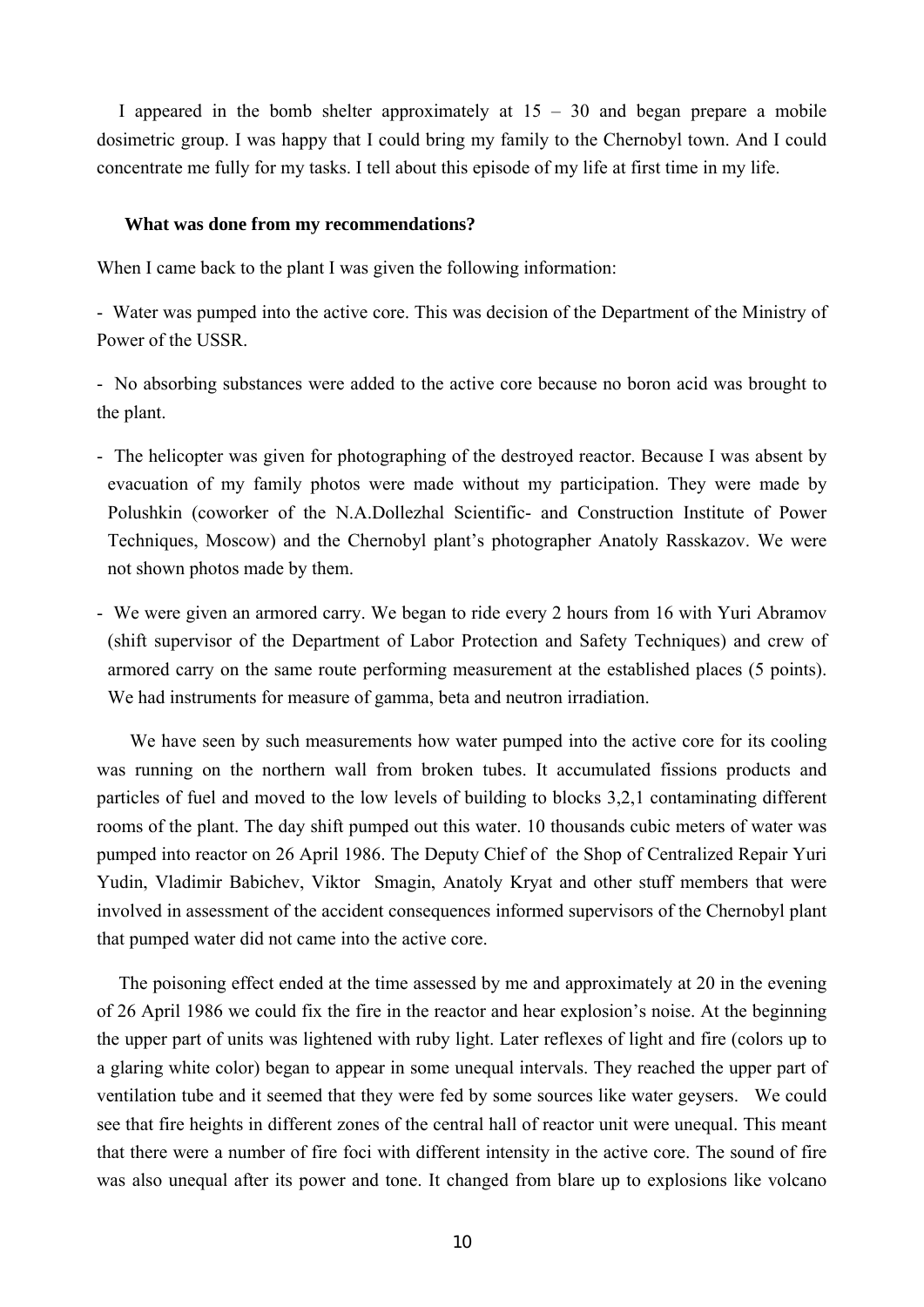explosions. The fire was so powerful that human capabilities were not enough for its suppression. It was impossible to come near to the fire and nobody tried to suppress it. Firemen have left already the plant. And there was no sense to send people for suppressing of the fire.

 The release of radioactivity out the reactor increased very significantly at this time. We could notice this fact by measuring exposure dose rates at our established points. Our last measurements of exposure dose rate on 26 April was performed at 24 in the night. At this time (4 hours of fire) the exposition dose rate of gamma radiation increased by 10 times. Yuri Abramov had registered also at the last point of our route (area opposite the north wall of reactor unit 4) appearance of neutrons (20 neutrons per second per squire centimeter). The exposition dose rate of gamma radiation was about 20 R/h at this point in the morning and in the middle of day. But it reached 200 R/h at approximately 24 o'clock on 26 April. **All these facts indicated that the new self-sustaining chain reaction was initiated in fuel after the finish of the poisoning effect. It was established later that all fuel was withdrawn out the active core. However some fraction of fuel was deposited in the destroyed reactor hall. This resulted in formation of an impulse reactor that produced outbursts by achieving of critical status. Necessary conditions for achieving this status were created by constant pumping of water into the broken circuit of forced circulation and absence of neutron absorbers in zones of deposited nuclear fuel**.

 The self-sustained chain reaction stopped itself at approximately 4 o'clock in the night of 27 April because the local critical mass consumed its potential. However, the release of huge amount of thermal energy and radioactive gases lasted after the finish of the chain reaction during 2 following weeks despite of filling the active core with sand, clay, lead and boron.

 After every visit of established measurement points we reported results of our measurements to Bryuchanov and Fomin. They called the members of the Governmental commission that resided in Pripyat and informed them about radiation situation.

We have ended our work at approximately 1 o'clock in the night of 27 April and went to Pripyat. Here worked in the city hotel the Governmental commission from Moscow. No information about danger of radiation was given to population and the life in the city was as usual despite the fact that the city was filled with radioactive substances. Iodine prophylaxis was not undertaken and this was the second fault of the Governmental commission that did not undertaken protective countermeasures for the city population protection. I consider as the first fault of the Comission the absence of efforts for bringing neutrons absorber (boron) to gorges of fuel and to the shaft of reactor. And this caused initiation of the self-sustained chain reaction in the evening of 26 April aggravating catastrophic consequences of the accident for the whole world.

 The question appears, why authorities did not undertake protection measures? The Head of Civilian Defense Staff of the Chernobyl NPP gives the following answer on this question: "Already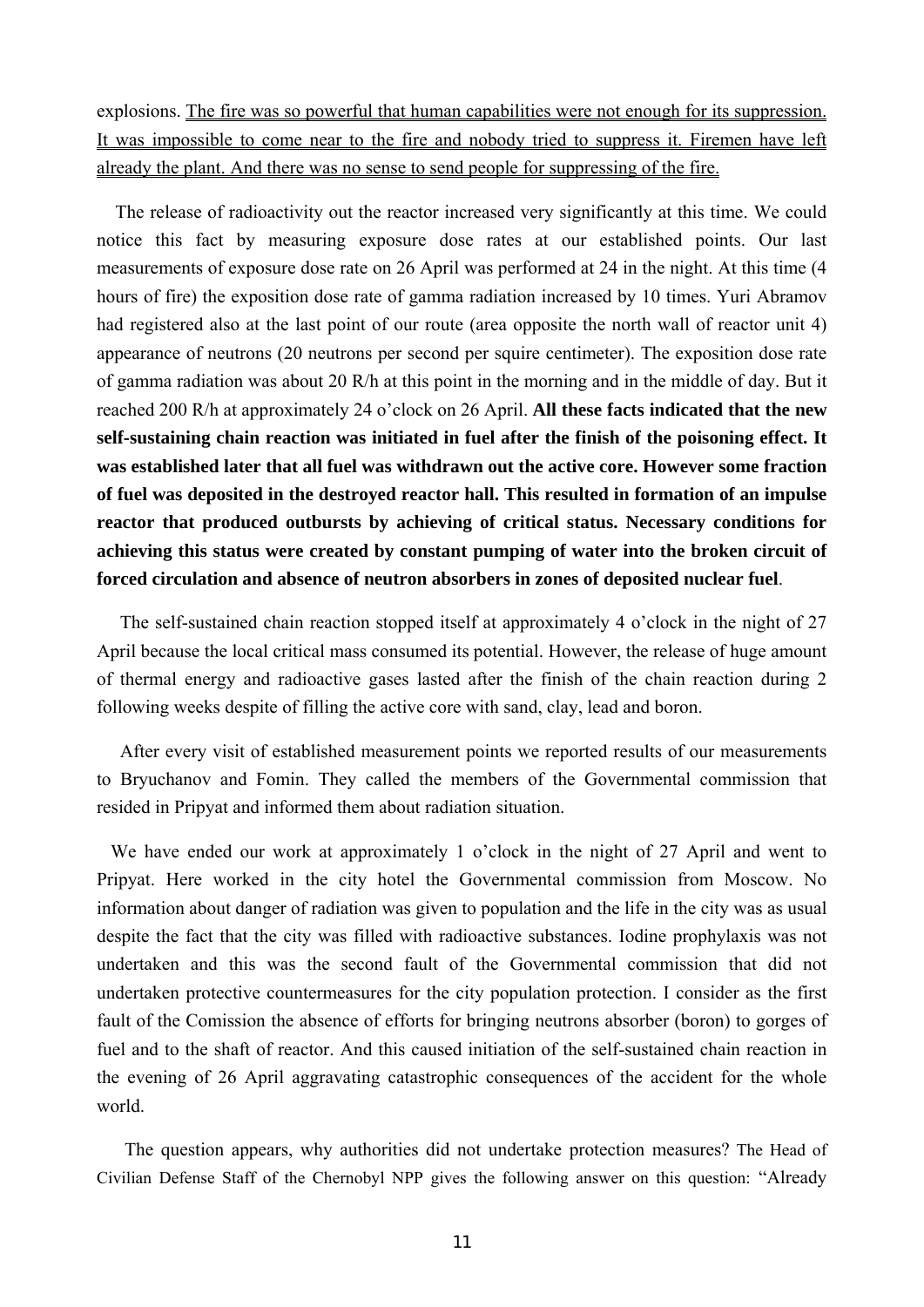some hours after the accident come to Pripyat the Second secretary of the regional party committee. He has taken management of situation in his hands. He was according my opinion a clever party manager. He was seriously upset because of the accident. However problems of the civil defense were not an aria where he could find reasonable solutions. This field of activity has its own specific. It seems anything very easy before one did not understood existing tasks and the necessity to solve concrete problems… In case of the Chernobyl accident the following situation arose. It was necessary to undertake concrete measures but there was no confidence that proposed solutions were correct. As a result one began to wait for decisions of higher authorities. This means that responsibility was moved to them. Later a lot of higher authorities came to Pripyat! The Head of the Civil Defense Staff of Ukraine General Bondarchuk and the Deputy Head of the Civil Defense Staff of the USSR General Ivanov appeared soon in Pripyat. I hoped after their coming that they will organize necessary countermeasures for protection of the city population. This did not happen. No warning of radiation danger was announced. Why it was not announced is for me even today a question".

## *- Later many authorities said that they had no necessary information about radiation*

# *situation ….*

- Those information that was known in the morning of 26 April (10 hours in thу morning) gave basis for decision to announce the warning. One did not need to know data about dozens and hundreds of roentgens. One had only to base the necessary decision using the written reports of Bryuchanov. They were published and it is possible to read them. Reports of Bryuchanov demonstrated clearly the necessity of population warning. Here is one example. In the report about radiation situation in Pripyat signed by Bryuchanov and Korobeinikov (Head of Laboratory of External Dosimetry of the Chernobyl NPP) was stated that exposure dose rates in the city were from 4 to 15 microroentgens per second. This was equivalent to  $14 - 54$  milliroentgens. In accordance with existed requirements of regulating documents it was necessary to inform population in case if exposure doses exceed the level 0.05 milliroentgens per hour. It had to explain people how they had to behave in this situation. At the level of irradiation 200 roentgens per hour existed documents required using of horn signaling the existence of radiation danger.

# **Radiation situation in the city Pripyat**

Weather conditions in Pripyat during 26 April could be characterized as calm. Because constant release of radioactive substances from the damaged reactor the radiation situation in the city aggravated steadily. This demonstrates the scanned page of the workbook that contains results of measurements carried out in Pripyat by specialists of the Laboratory of External Dosimetry on 26, 27 and 28 April 1986 sown in Fig.1.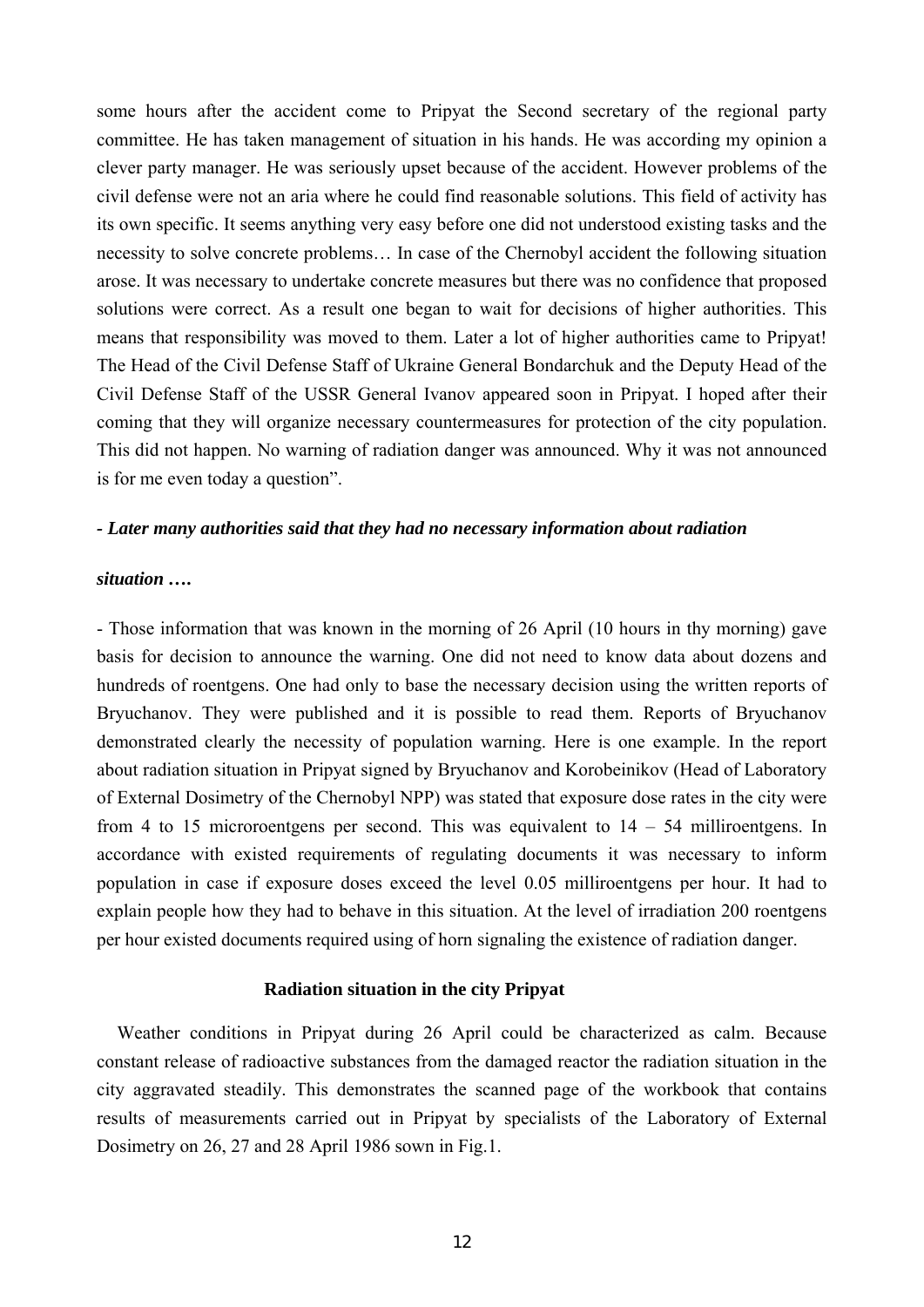| мочность<br>0,0.94<br>Э<br>ronage                                                                                                                                        |                                                                                                                                    |                                                                                                 |                                                                               |                                                                                      |                                                                             |                                                                                                   |                                                                 |                                                                                                | yunerb. 26-                                                                         |                                                                                       |                                                                                         |                                                                             |                                                                            |                                                                              |                |                                                                                          |                                                |
|--------------------------------------------------------------------------------------------------------------------------------------------------------------------------|------------------------------------------------------------------------------------------------------------------------------------|-------------------------------------------------------------------------------------------------|-------------------------------------------------------------------------------|--------------------------------------------------------------------------------------|-----------------------------------------------------------------------------|---------------------------------------------------------------------------------------------------|-----------------------------------------------------------------|------------------------------------------------------------------------------------------------|-------------------------------------------------------------------------------------|---------------------------------------------------------------------------------------|-----------------------------------------------------------------------------------------|-----------------------------------------------------------------------------|----------------------------------------------------------------------------|------------------------------------------------------------------------------|----------------|------------------------------------------------------------------------------------------|------------------------------------------------|
| $B_1$ en 4                                                                                                                                                               | Hauses.<br>redel<br>$\frac{4\pi\Omega_A}{2}$                                                                                       | 0.60006<br>41.70                                                                                | $\frac{\mu}{\sigma}$ /100<br>Alcondezio<br>gem                                |                                                                                      |                                                                             |                                                                                                   |                                                                 |                                                                                                |                                                                                     |                                                                                       |                                                                                         |                                                                             |                                                                            |                                                                              |                |                                                                                          |                                                |
| Willperful                                                                                                                                                               |                                                                                                                                    |                                                                                                 | 1,                                                                            | £                                                                                    | $\overline{a}$                                                              | 歴                                                                                                 | E                                                               | $\frac{9}{37}$                                                                                 | ÿř                                                                                  | Ġ                                                                                     | <b>Little</b><br>쓰                                                                      | X,                                                                          | Ū                                                                          | ū                                                                            | 殛              | $E_{\rm C}$                                                                              |                                                |
|                                                                                                                                                                          |                                                                                                                                    | $\mathbf{3}$                                                                                    | v                                                                             | τ                                                                                    | с                                                                           | 净                                                                                                 | R                                                               |                                                                                                | w                                                                                   | $\boldsymbol{H}$                                                                      | vz.                                                                                     | 13                                                                          | 小学                                                                         | $15^{\circ}$                                                                 | $\overline{1}$ | 泽                                                                                        |                                                |
| 0500 260486<br>0500<br>$10^{40}$<br>1200<br>1500<br>$19^{60}$<br>2200                                                                                                    | 150.30<br>150230<br>184.240<br>GOL 30<br>60E30<br>$60 - 80$<br>210 210                                                             | 87/0<br>$0 - 1$<br>$1 - 4$<br>â<br>$1 - 2$<br>o<br>÷                                            | 14.4<br>7,0<br>14<br>14<br>3,6<br>25<br>61<br>榫                               | 14.4<br>70<br>18<br>Ħ<br>5,0<br>36<br>90<br>:62                                      | ۰.<br>÷<br>$\overline{14}$<br>$\eta$<br>7,0<br>84<br>32<br>戒                | $\overline{\phantom{a}}$<br>7,0<br>n<br>$\mu$<br>$^{\prime\prime}$<br>24<br>54<br>101             | ÷<br>4,0<br>n<br>$\prime$<br>n<br>29<br>29<br>163               | 18,0<br>72.<br>72<br>玟<br>140<br>140<br>109                                                    | 43<br>14<br>43<br>54<br>36<br>$\frac{1}{2}$<br>180<br>$\mathbb{C}^{6}$              | 18<br>14<br>$14^{1}$<br>18<br>18<br>140<br>180<br>鄾                                   | $i\bar{s}$<br>18<br>18<br>141<br>18<br>360<br>360<br>0 <sup>5</sup>                     | <b>COLOR</b><br>$\overline{\phantom{a}}$<br>$\sim$<br><b>SOLUTION</b><br>-  | m<br>$\overline{\phantom{a}}$<br>-<br>۰                                    | m                                                                            | -              | 19.9<br>19<br>势<br>36<br>$\bullet$<br>60<br>$\mathfrak{g} \mathcal{H}^{\mathbf{b}}$      | $\mathcal{Z}_{Q}$ , $\mathcal{S}, \mathcal{C}$ |
| CV PP<br>23.0410<br>$64^{\infty}$<br>$5^{10}$<br>$\downarrow$ 00<br>1100<br>200<br>1500<br>100<br>1930<br>21,30                                                          | HOLD UCLAR<br>$126 + 150 = 0$<br>$10 - 150$<br>REAMING<br>180<br><b>Bin-300</b><br>$100 - 180$<br>$180 - 120$<br>$28\sigma$<br>120 | $-15$<br>$0 - 1$<br>the finals<br>0:1<br>$2.5 - 22$<br>$1 - 2$<br>$1 - 7$<br>$2 - 5$<br>2,5     | 5.8<br>72<br>140<br>300<br>250<br>300<br>340<br>540<br>540<br>540<br>$3^{16}$ | 90<br>54<br>iuu<br>2.40<br>253<br>36 <sub>C</sub><br>540<br>540<br>360<br>400<br>293 | <b>Inc.</b><br>ico<br>150<br>200<br>290<br>290<br>360<br>2.5c<br>260<br>355 | 54<br>$\frac{1}{2}$<br>9 <sup>o</sup><br>100<br>850<br>250<br>250<br>360<br>36C<br>32c<br>$93k -$ | 29<br>54<br>юc<br>165<br>250<br>250<br>260<br>250<br>250<br>TAP | $\mathcal{U}b$<br>108<br>189<br>500<br>300<br>280<br>280<br>430.<br>360<br>362<br>$\mathbf{M}$ | 180<br>144<br>180<br><b>Yeo</b><br>400<br>430<br>wo<br>500<br>500<br>540<br>$310 -$ | 180<br>180<br>250<br>450<br>450<br>540<br>540<br>540<br>540<br>100<br>$\mathcal{A}_L$ | 360<br>220<br>250<br>500<br>530<br>540<br>720<br>n<br>540<br>$540 -$<br>úδ <sup>3</sup> | 470<br>360<br>290<br>500<br>100<br>650<br>650<br>790<br>340<br>720<br>ব্ৰুন | 540<br>450<br>うしつ<br>540<br>540<br>900<br>900<br>1080<br>540<br>720<br>655 | 614<br>540<br>540<br>550<br>580<br>1000<br>1040<br>1080<br>220<br>900<br>359 |                | 60<br>75<br>r <sub>co</sub><br>150<br>450<br>520<br>540<br>540<br>520<br>$510 -$<br>287. | mat 119<br>Starte #<br>$-400$<br>$z_1$         |
| $\mathfrak{g}$ o $\mathcal{O}$<br>100<br>$10^{90}$<br>$11^{40}$<br>$\mathfrak{t}^{\mathfrak{g},\mathfrak{g},\mathfrak{g}}$<br>1800<br>IN IT<br>15.15<br>$\sqrt{4}$<br>15 | $300 - 560$<br>$120 - 345$<br>$_{kc}$<br>240<br>$210 - 240$<br>240<br>$210 - 240$<br>200<br>180<br>140                             | $0 - 1$<br>$C - I$<br>2.5.<br>1,0<br>3,0<br>1,0<br>$1 - 2$<br>5<br>$\overline{\mathbf{3}}$<br>٧ |                                                                               |                                                                                      |                                                                             |                                                                                                   |                                                                 |                                                                                                |                                                                                     |                                                                                       |                                                                                         |                                                                             |                                                                            |                                                                              |                |                                                                                          | HA                                             |

Fig.1. Scanned page of the workbook with measurement data of exposure dose rates in chosen spots in the city Pripyat.

Exposition dose rates demonstrated in Fig.1 are given in milliroentgens per hour. One needs to notice here that this table does not include data with exposure dose rates up to 2 roentgens per hour found in some spots of the city. The same data are presented in Table 1. Table 2 gives exposure dose rates in different places of Pripyat registered on 26 and 27 April 1986 (plan of Pripyat is shown as an annex to this report).

It is to see from Tables 1 and 2 that a sharp increase of exposure dose rates in the city began after the finishing of the poisoning effect (on April 26 after 19 hours). The exposure dose rates of gamma radiation at the beginning of evacuation of Pripyat (at 14 hours on 27 April) were in the entire city in the range from 0.5 to 1 roentgens per hour. Children that played outside of their apartments could receive during 5 hours the same doses as stuff members of the nuclear power plants. Real doses of people outside their apartments were even much higher because additional contribution gave also inhalation of radioactive gases and dust.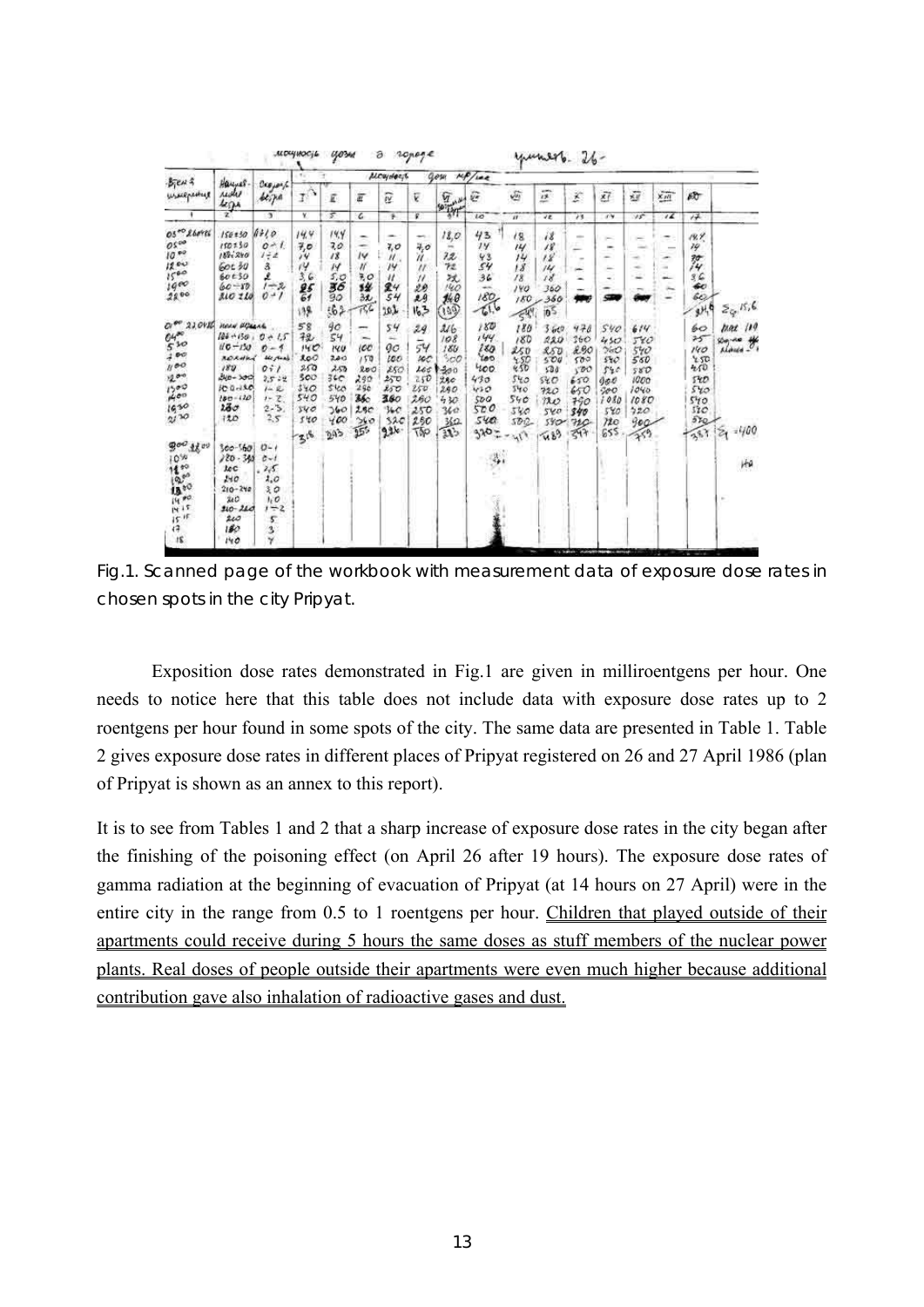| Time of   |                | Chosen points |                |                          |                          |                          |                |        |     |      |                              |                              |                          |                          |      |
|-----------|----------------|---------------|----------------|--------------------------|--------------------------|--------------------------|----------------|--------|-----|------|------------------------------|------------------------------|--------------------------|--------------------------|------|
| measurem. |                |               |                |                          |                          |                          |                |        |     |      |                              |                              |                          |                          |      |
| Day       | Time,<br>hours | 1             | $\overline{2}$ | 3                        | 4                        | 5                        | 6              | $\tau$ | 8   | 9    | 10                           | 11                           | 12                       | 13                       | 14   |
| 26.04.86  | 03             | 14.4          | 14.4           | $\overline{\phantom{0}}$ | $\overline{\phantom{a}}$ | $\overline{\phantom{a}}$ | 18             | 43     | 18  | 18   | $\overline{\phantom{0}}$     | $\overline{\phantom{0}}$     | $\overline{\phantom{0}}$ | $\overline{\phantom{a}}$ | 14.4 |
|           | 05             | 7             | 7              | $\overline{\phantom{0}}$ | 7                        | 7                        | $\overline{a}$ | 14     | 14  | 18   | $\overline{\phantom{0}}$     | ÷                            | $\overline{a}$           | $\blacksquare$           | 14   |
|           | 10             | 14            | 18             | 14                       | 11.4                     | 11                       | 72             | 43     | 14  | 18   | $\qquad \qquad \blacksquare$ | $\qquad \qquad \blacksquare$ | -                        | -                        | 7    |
|           | 12             | 14            | 14             | 11                       | 14                       | 11                       | 72             | 54     | 18  | 14   | ÷                            |                              | $\overline{\phantom{a}}$ |                          | 14   |
|           | 15             | 3.6           | 5              | 7                        | 11                       | 11                       | 72             | 36     | 18  | 18   | $\qquad \qquad \blacksquare$ | -                            | -                        | $\overline{\phantom{a}}$ | 36   |
|           | $19^{20}$      | 25            | 36             | 14                       | 24                       | 29                       | 140            |        | 140 | 360  | $\overline{\phantom{0}}$     | $\overline{a}$               | $\blacksquare$           | $\blacksquare$           | 60   |
|           | 22             | 61            | 90             | 32                       | 54                       | 29                       | 140            | 180    | 180 | 360  | $\overline{\phantom{0}}$     | -                            | -                        | $\overline{\phantom{a}}$ | 60   |
| 27.04.86  | 01             | 58            | 90             | $\overline{\phantom{0}}$ | 54                       | 24                       | 216            | 180    | 180 | 360  | 410                          | 540                          | 614                      | $\frac{1}{2}$            | 60   |
|           | 04             | 72            | 54             | $\overline{\phantom{0}}$ | $\overline{\phantom{a}}$ | $\blacksquare$           | 108            | 144    | 180 | 220  | 360                          | 430                          | 540                      | $\overline{\phantom{a}}$ | 75   |
|           | $05^{20}$      | 140           | 140            | 100                      | 90                       | 54                       | 180            | 180    | 250 | 250  | 200                          | 360                          | 540                      | $\overline{\phantom{a}}$ | 140  |
|           | 07             | 200           | 200            | 150                      | 100                      | 100                      | 300            | 400    | 450 | 500  | 500                          | 540                          | 550                      |                          | 450  |
|           | 11             | 250           | 250            | 200                      | 250                      | 200                      | 300            | 400    | 450 | 500  | 500                          | 540                          | 550                      | $\overline{\phantom{a}}$ | 450  |
|           | 12             | 300           | 380            | 290                      | 250                      | 250                      | 200            | 430    | 540 | 540  | 650                          | 900                          | 1000                     | $\overline{\phantom{a}}$ | 540  |
|           | 13             | 540           | 540            | 290                      | 250                      | 250                      | 290            | 430    | 540 | 720  | 650                          | 900                          | 1040                     | $\overline{a}$           | 540  |
|           | 14             | 540           | 540            | 380                      | 360                      | 290                      | 430            | 500    | 540 | 720  | 700                          | 1080                         | 1080                     | $\overline{\phantom{a}}$ | 540  |
|           | $19^{20}$      | 540           | 360            | 290                      | 366                      | 250                      | 360            | 500    | 540 | 540  | 540                          | 540                          | 720                      | $\blacksquare$           | 540  |
|           | $21^{20}$      | 540           | 400            | 360                      | 320                      | 290                      | 360            | 540    | 500 | 540  | 720                          | 720                          | 900                      |                          | 540  |
| 28.04.86  | $19^{20}$      | 400           | 360            | 290                      | 360                      | 250                      | 350            | 500    | 540 | 1010 | 1200                         | 1100                         | 900                      | 590                      | 230  |
|           | $19^{40}$      | 440           | 400            | 360                      | 290                      | 290                      | 360            | 540    | 500 | 940  | 1000                         | 900                          | 860                      | 450                      | 180  |
|           | $22^{20}$      | 290           | 180            | 180                      | 180                      | $\blacksquare$           | 460            | 430    | 430 | 1080 | 1300                         | 1370                         | 1000                     | 510                      | 290  |
|           | $23^{00}$      | 320           | 250            | 250                      | 250                      | $\blacksquare$           | 360            | 380    | 350 | 800  | 1080                         | 880                          | 860                      | 500                      | 180  |
| 28.05.86  |                |               | 120            | 84                       | 130                      | 67                       |                |        | 250 | 270  | 610                          | 1100                         |                          | 400                      |      |

Table 1. Exposure dose rates measured on 26 – 28 April and on 28 May 1986 at points chosen around the fourth unit of the Chernobyl NPP (milliroentgens per hour).

# Table 2. Exposure dose rates in streets of the city Pripyat (milliroentgens per hour).

| Name of street                   | Day of measurements |            |  |  |  |  |  |
|----------------------------------|---------------------|------------|--|--|--|--|--|
|                                  | 26.04.1986          | 27.04.1986 |  |  |  |  |  |
| Kurchatova Str.                  | 22                  | 320        |  |  |  |  |  |
| Sportivnaya Str.                 | 16                  | 250        |  |  |  |  |  |
| Hydroproektorskaya Str.          | 20                  | 230        |  |  |  |  |  |
| Stroitelei Str.                  | 16                  | 250        |  |  |  |  |  |
| Squire at city park              | 86                  | 280        |  |  |  |  |  |
| Druzhba narodov Str.             | 62                  | 380        |  |  |  |  |  |
| Entusiastov Str.                 | 53                  | 520        |  |  |  |  |  |
| Ohneva Str.                      | 115                 | 490        |  |  |  |  |  |
| Labaratory of External Dosimetry | 25                  | 340        |  |  |  |  |  |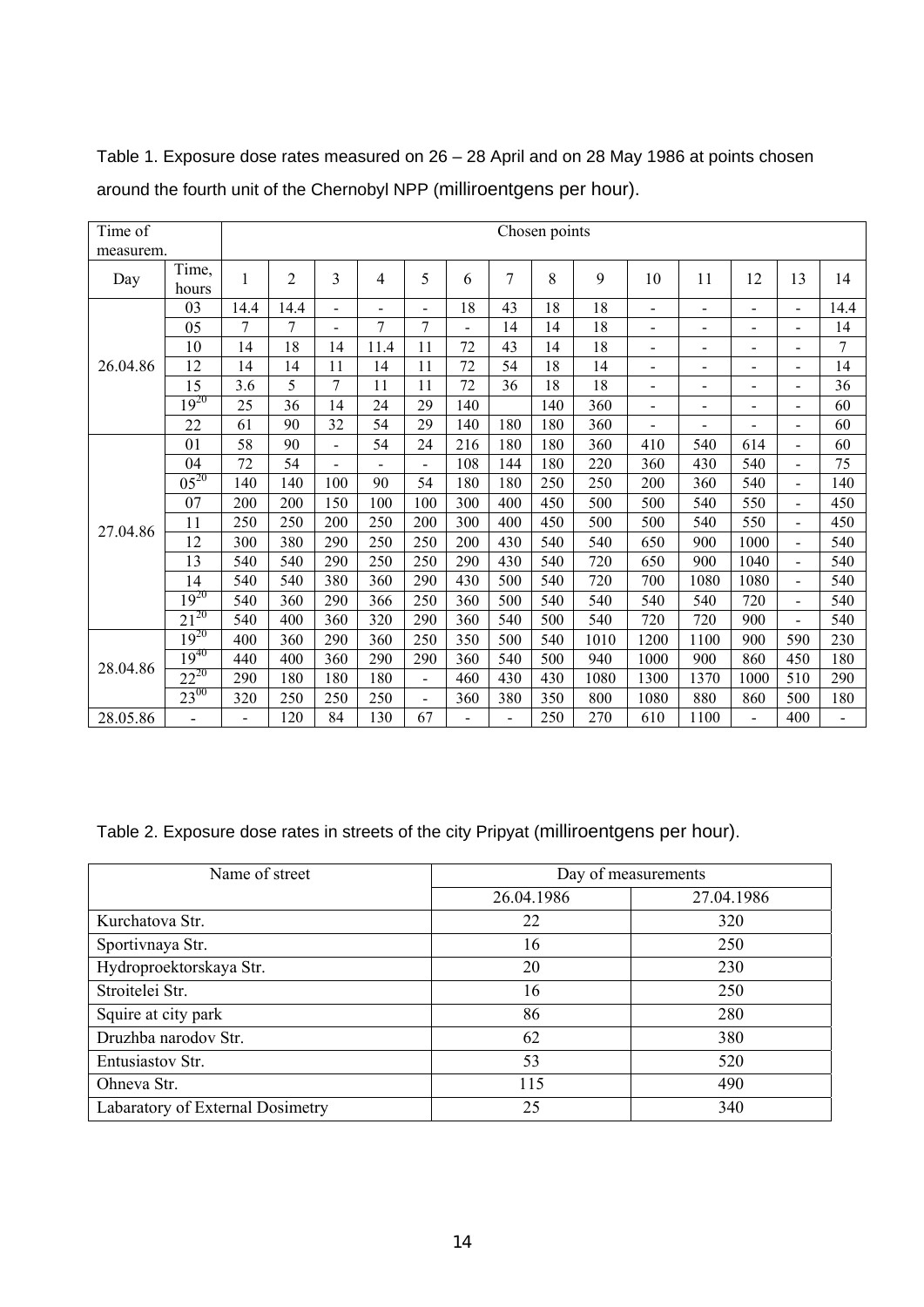The radiation situation on 26.04.1986 on the territory of the Chernobyl nuclear plant is shown on Fig. 2 given below.

# **Plan of the Chernobyl NPP site**

(Satellite's photo of the Chernobyl NPP is given in Annex)



Figure 2 . Exposure dose rates on the territory of the Chernobyl NPP.

# *Notice: Exposure dose rates are given in milliroentgens per hour in those cases if only some figures are shown. However in case of the most contaminated spots figures and letters are given. In this case one needs to understand that exposure dose rates are expressed in roentgens per hour*.

 It is interesting that the Deputy Chairman of the Council of Ministers of the USSR Boris Shcherbina, the Chairman of the USSR State Committee of Hydrometeorology Yuri Izrael and his deputy Yuri Sedunof told on 6 Mai 1986 at the press-conference in Moscow that the exposure dose rate in area of the unit 4 was only approximately 15 milliroentgens per hour. In reality the exposure dose rateeven in the city Pripyat was from 1 to 3 roentgens per hour reaching in some spots 50 roentgens per hour*.* At the same time the exposure dose rate in area of the plant was in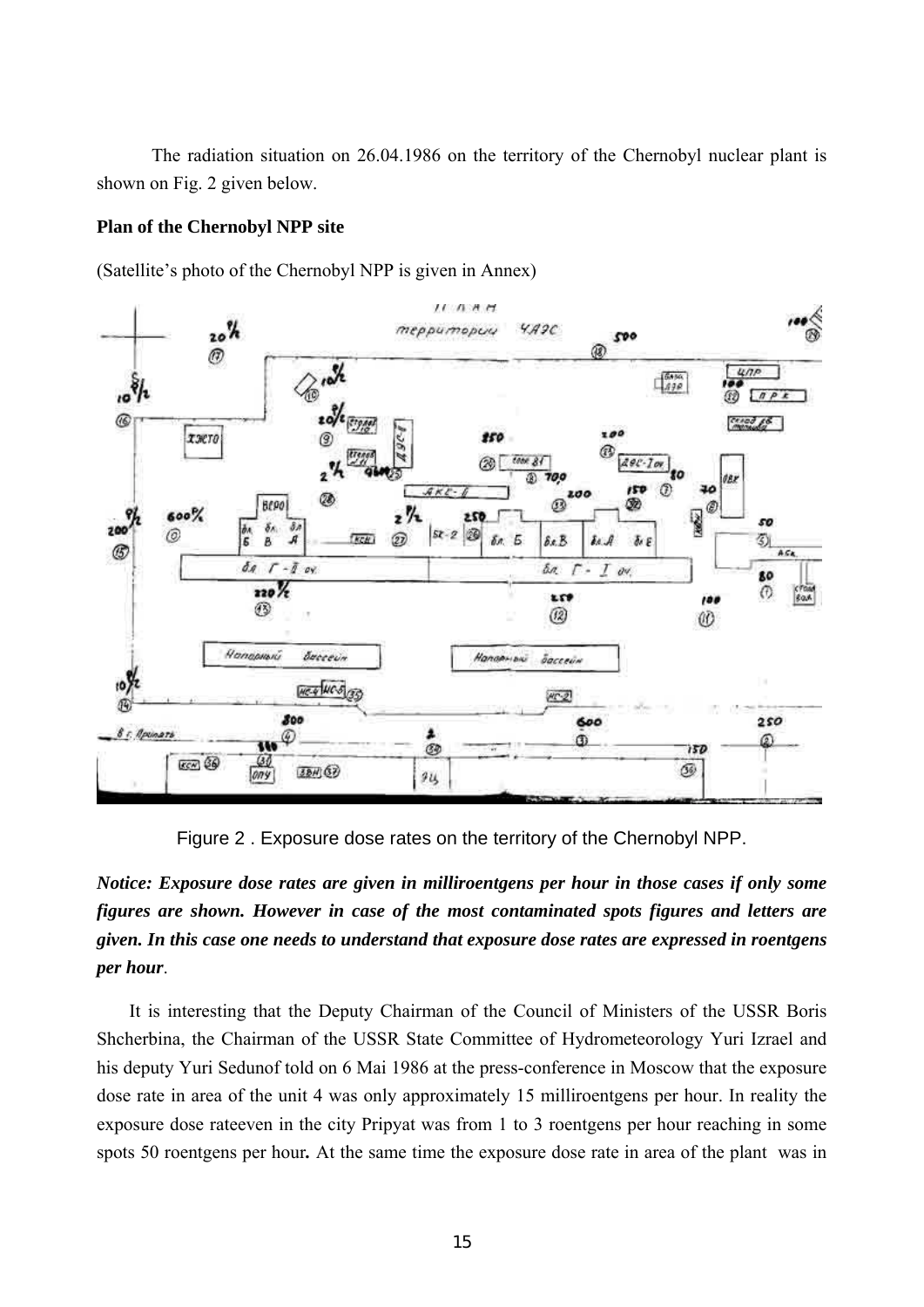the range of 5 – 300 roentgens per hour reaching in some spots 1000 roentgens per hour and higher.

#### **27 April 1986.**

 I do not know what happened in the city on morning because I left my appartment very early that day. I went to the plant. Conservation of other units of the Chernobyl plant that were shut down after the accident was the most important task for physicists on 27 April 1986. It was necessary to withdraw fuel from active cores of reactors and to add additional absorbers of neutrons to them. These tasks have taken the whole day. On 27 April the list of stuff members needed at the plant was formed. Other people were allowed to go on evacuation together with their families.

Operators of control boards of other units were all this time on duty. There were also specialists in turbine halls despite the fact that radiation situation in areas of turbine 7 and turbine 8 was bad. .

We were working from early morning up to 24. After finish of our work we were brought by bus to the city. It was empty. It was to see militiamen that patrolled the city. They had no any individual protection equipment. Seeing us they began to control our documents. They were interesting how dangerous was for them to be in the city. We recommended them to minimize their time outside of buildings and to protect their respiratory apparatuses.

 It was very strange to see dark blocks of apartment having no light windows. Practically all inhabitants of Pripyat were evacuated. Only approximately 200 people were left for working at the plant.

#### **28 April 1986.**

Physists of our department of nuclear safety were busy with transforming reactors of units 1,2 and 3 in safe status all following days. We slept in our apartments in Pripyat. We finished our work only on 4 May 1986. From this time we had our apartments in the pioneer campus "Tale".

# **Contamination of unit 4, ventilation tube's floor roof of unit 3.**

No measurements of radioactive contamination of roofs of the Chernobyl were performed in the first days of the accident (26, 27 and 28 April 1986). Such measurements were organized later when preparedness of roofs cleaning began. Recorder chart of measurements is given below.

Measurements of radioactive contamination of roof of the unit 3 were performed by the group under supervision of Yuri Samoilenko. Data established by them were used later by planning of necessary activity for roof cleaning from different radioactive debris and fragments of fuel assemblies. The exposure dose rate on the shown recorder chart is given in roentgens per hour.